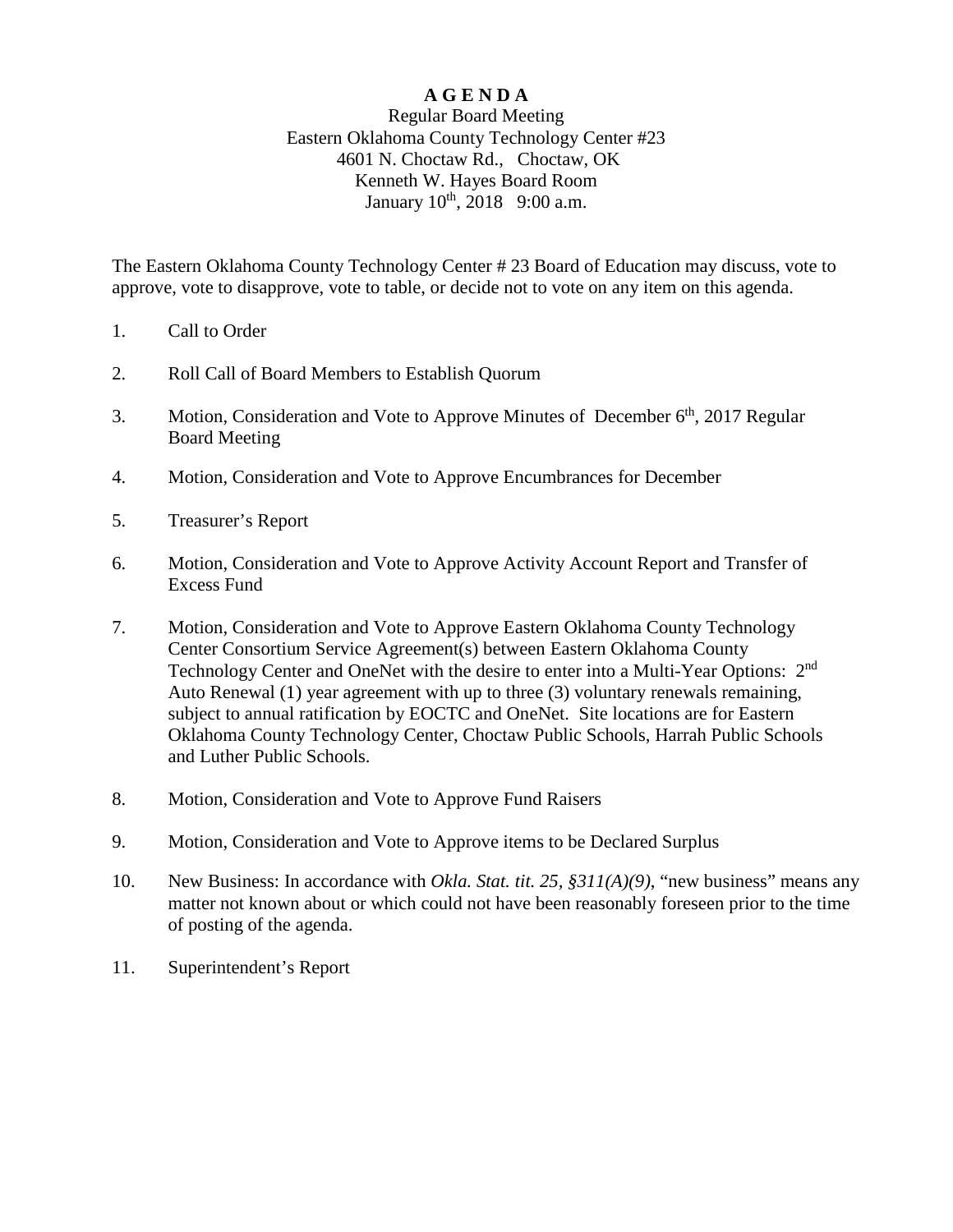Agenda January  $10^{th}$ , 2018 Page 2

Proposed Executive Session for the purpose of discussing the following so the board can return to open session and take action pursuant Executive Session Authority: *Okla. Stat. tit. 25, §§307(B)(1), (3), and (7)*. The following items are proposed for discussion during the Executive Session:

- a. Resignations: Alan Sanders (Public Service Coordinator) William Sullivan (Maintenance Personnel)
- b. New Employments as listed on Personnel Report Attachment A
- 12. Motion and Vote to Convene in Executive Session
- 13. Motion and Vote to Return to Open Session
- 14. Board President's Statement of Executive Session Minutes
- 15. Motion, Consideration, and Vote to Approve or Not Approve the following Employment Actions:
	- a. Resignations: Alan Sanders (Public Service Coordinator) William Sullivan (Maintenance Personnel)
	- b. New Employments as listed on Personnel Report Attachment A
- 16. Board Comments
- 17. Motion and Vote to Adjourn

| Posted By:    |  |
|---------------|--|
| Date Posted:  |  |
| Time Posted:  |  |
| Place Posted: |  |
| Signed:       |  |

The next Regular meeting of the Board is:

**Wednesday, February 7th, 2018 9:00 a.m. Kenneth W. Hayes Board Room**